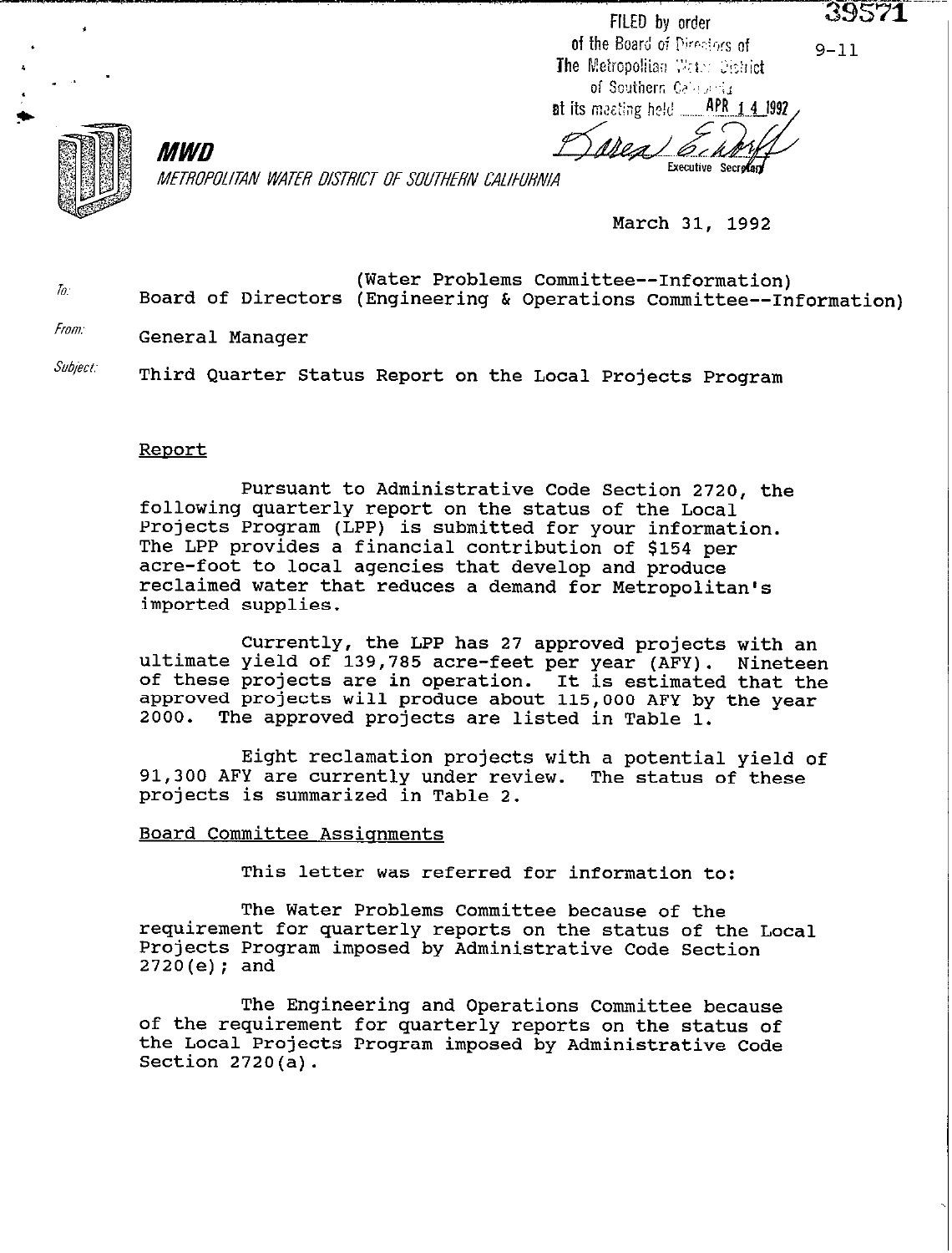**Board of Directors -2- March 31, 1992** 

**Recommendation** 

----\_ 111-11-

c

. -'

**For information only.** 

Form May Carl Boronkay

**JMB:gn** 

**Attachments**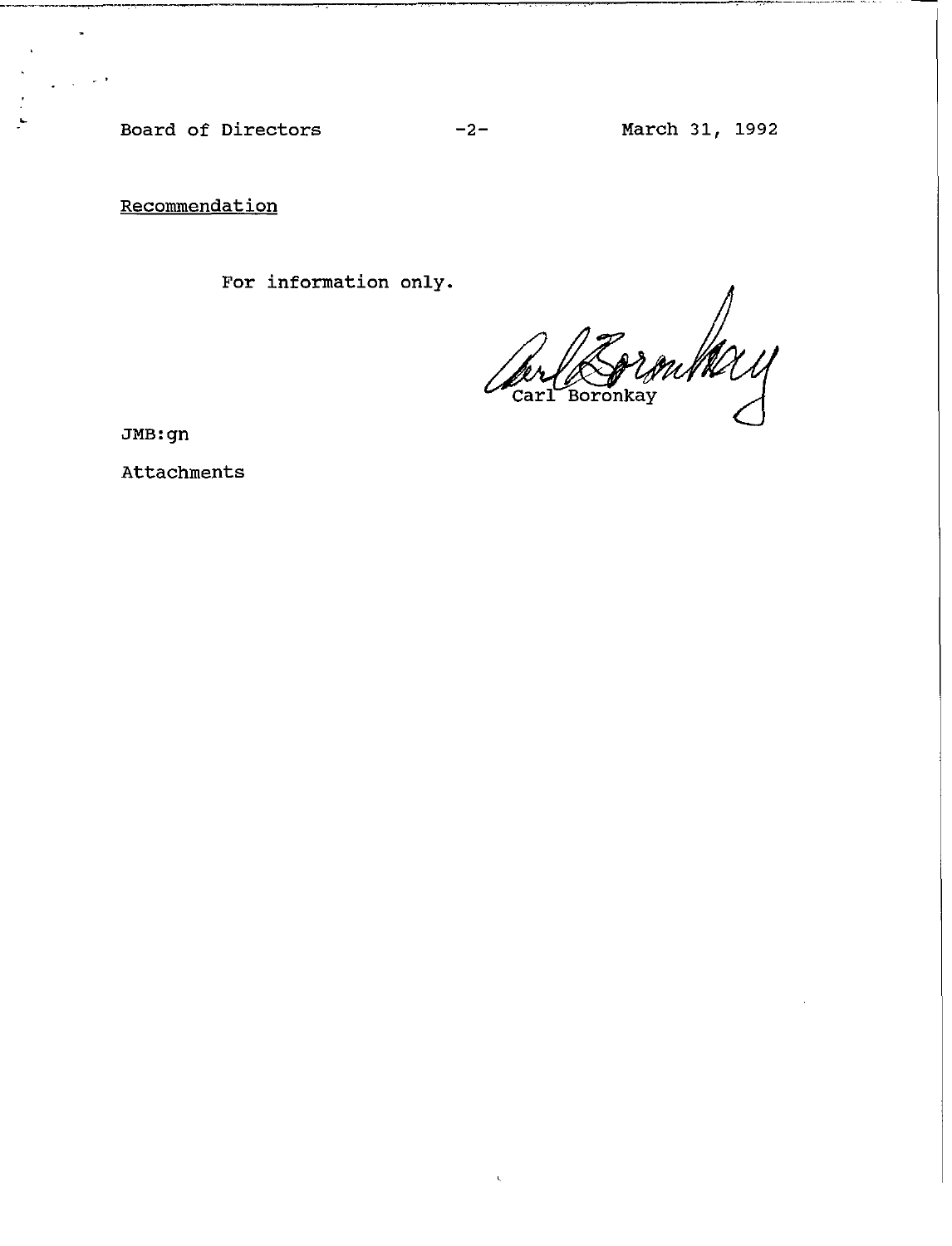$\cdot$ 

### **TABLE 1**

 $\frac{1}{2}$  ,  $\frac{1}{2}$ 

 $\sim 10^{-10}$ 

 $\sim$  $\frac{1}{2}$  $\mathcal{L}$ 

 $\sim$   $\sim$ 

# **APPROVED RECLAMATION PROJECTS IN THE LOCAL PROJECTS PROGRAM**

|                                                           | ULTIMATE                             |                                                |                         |  |  |
|-----------------------------------------------------------|--------------------------------------|------------------------------------------------|-------------------------|--|--|
| LOCAL PROJECTS PROGRAM                                    | <b>XIELD</b><br>$(ACRE - FEET / YR)$ | <b>OPERATING</b><br><b>AGENCY</b>              | MEMBER<br><b>AGENCY</b> |  |  |
| South Laquna Reclamation Project*                         | 860                                  | South Coast<br>Water District (WD)             | <b>CMWD</b>             |  |  |
| Las Virgenes Reclamation<br>Project*                      | 2,700                                | LVMWD-Triunfo<br>County Sanitation<br>District | <b>LVMWD</b>            |  |  |
| Arlington Basin Desalter Project*                         | 6,100                                | Santa Ana Watershed<br>Project Authority       | WMWD                    |  |  |
| Long Beach Reclamation Project*                           | 1,700                                | City of Long Beach                             | City of<br>Long Beach   |  |  |
| Irvine Reclamation Project*                               | 10,000                               | Irvine Ranch WD                                | <b>MWDOC</b>            |  |  |
| Santa Margarita Water Reclamation<br>Expansion Project*   | 3,600                                | Santa Margarita WD                             | <b>MWDOC</b>            |  |  |
| Glenwood Nitrate Water Reclamation<br>Project*            | 1,600                                | Crescenta Valley<br>County WD                  | FMWD                    |  |  |
| Lakewood Water Reclamation Project*                       | 440                                  | City of Lakewood                               | <b>CBMWD</b>            |  |  |
| Green Acres Reclamation Project*                          | 7,000                                | Orange County WD                               | <b>MMDOC</b>            |  |  |
| South Laguna Reclamation Expansion<br>Project*            | 700.                                 | South Coast WD                                 | <b>CMWD</b>             |  |  |
| Fallbrook Sanitary District<br>Water Reclamation Project* | 1,200                                | Fallbrook Sanitary<br>District                 | <b>SDCWA</b>            |  |  |
| Calabasas Reclaimed Water System<br>Extension Project*    | 700                                  | Las Virgenes MWD                               | <b>LVMWD</b>            |  |  |
| Trabuco Canyon Reclamation<br>Expansion Project*          | 800                                  | Trabuco County WD                              | <b>MWDOC</b>            |  |  |
| Glendale Water Reclamation Expansion<br>Project*          | 600                                  | City of Glendale                               | City of<br>Glendale     |  |  |
| Shadowridge Water Reclamation<br>Project*                 | 375                                  | Buena Sanitation<br>District                   | <b>SDCWA</b>            |  |  |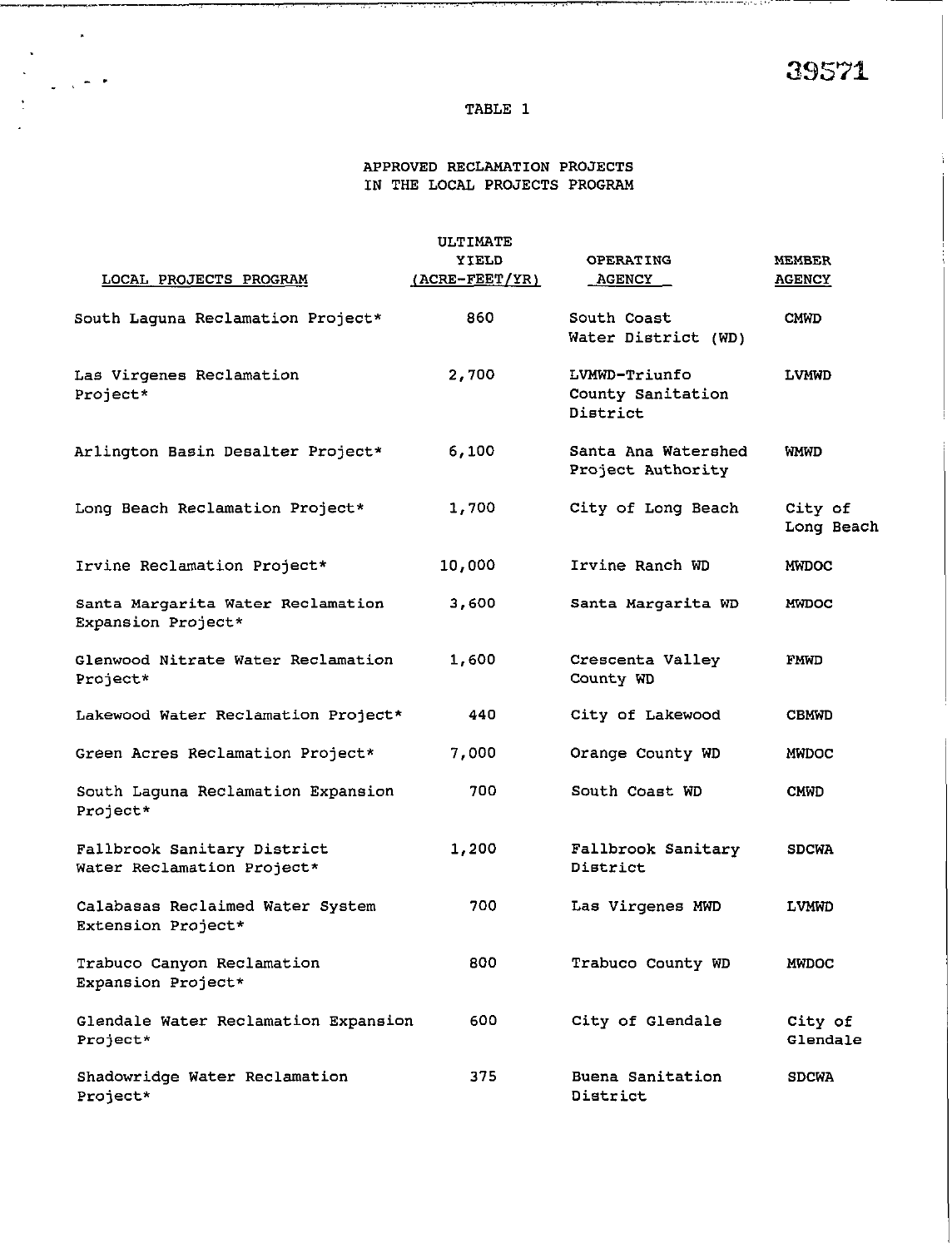|                                              | LOCAL PROJECTS PROGRAM                                                                                                                                                                      | <b>ULTIMATE</b><br>YIELD<br><u>(ACRE-FEET/YR)</u>    | <b>OPERATING</b><br><b>AGENCY</b>                                                                                                                                           | MEMBER<br><b>AGENCY</b> |
|----------------------------------------------|---------------------------------------------------------------------------------------------------------------------------------------------------------------------------------------------|------------------------------------------------------|-----------------------------------------------------------------------------------------------------------------------------------------------------------------------------|-------------------------|
|                                              | Los Angeles Greenbelt Project                                                                                                                                                               | 1,610                                                | City of Los Angeles                                                                                                                                                         | City of<br>Los Angeles  |
| Project                                      | Santa Maria Water Reclamation                                                                                                                                                               | 1,600                                                | Ramona NWD                                                                                                                                                                  | <b>SDCWA</b>            |
| Project                                      | Moulton Niguel Water Reclamation                                                                                                                                                            | 8,000                                                | Moulton Niguel WD                                                                                                                                                           | <b>MWDOC</b>            |
| Project*                                     | San Clemente Water Reclamation                                                                                                                                                              | 4,000                                                | City of San Clemente                                                                                                                                                        | <b>CMWD</b>             |
|                                              | Rancho California Reclamation<br>Expansion Project                                                                                                                                          |                                                      | Rancho California WD                                                                                                                                                        | EMVD                    |
|                                              | Walnut Valley Water Reclamation<br>Expansion Project                                                                                                                                        | 500                                                  | Walnut Valley WD                                                                                                                                                            | <b>TVMWD</b>            |
| Project                                      | San Pasqual Water Reclamation                                                                                                                                                               | 1,100                                                | City of San Diego                                                                                                                                                           | <b>SDCWA</b>            |
|                                              | Oceanside Water Reclamation Project*                                                                                                                                                        | 300                                                  | City of Oceanside                                                                                                                                                           | <b>SDCWA</b>            |
|                                              | Century Reclamation Program*                                                                                                                                                                | 5,500                                                | Central Basin MWD                                                                                                                                                           | <b>CBMWD</b>            |
|                                              | Oak Park/North Ranch Reclaimed Water<br>Distribution System                                                                                                                                 | 1,300                                                | LVMWD/TCSD                                                                                                                                                                  | <b>LAWMD</b>            |
| Program                                      | West Basin Water Reclamation                                                                                                                                                                | 70,000                                               | West Basin MWD                                                                                                                                                              | WBMWD                   |
| Phase I*                                     | Otay Water Reclamation Project                                                                                                                                                              | 1,500                                                | Otay Water District                                                                                                                                                         | <b>SDCWA</b>            |
|                                              | TOTAL YIELD OF 27 APPROVED PROJECTS                                                                                                                                                         | 139,785                                              |                                                                                                                                                                             |                         |
|                                              | *Projects in operation                                                                                                                                                                      |                                                      |                                                                                                                                                                             |                         |
| JMBCHA2<br>03/92                             |                                                                                                                                                                                             |                                                      |                                                                                                                                                                             |                         |
| <b>CBMWD</b>                                 | Central Basin Municipal Water<br>District                                                                                                                                                   | <b>MVDOC</b>                                         | Municipal Water District of Orange<br>County                                                                                                                                |                         |
| CMWD<br>TCSD<br>EMWD<br>FMWD<br><b>LVMWD</b> | Coastal Municipal Water District<br>Triunfo County Sanitation District<br>Eastern Municipal Water District<br>Foothill Municipal Water District<br>Las Virgenes Municipal Water<br>District | <b>SDCWA</b><br><b>WBMWD</b><br><b>TVMWD</b><br>WMWD | San Diego County Water District<br>West Basin Municipal Water District<br>Three Valleys Municipal Water District<br>Western Municipal Water District of<br>Riverside County |                         |

 $\bullet$ 

 $\frac{1}{2} \frac{1}{2} \frac{1}{2} \frac{d^2}{dt^2}$ 

l,  $\ddot{\phantom{0}}$ 

 $\frac{1}{2}$ 

 $-2-$